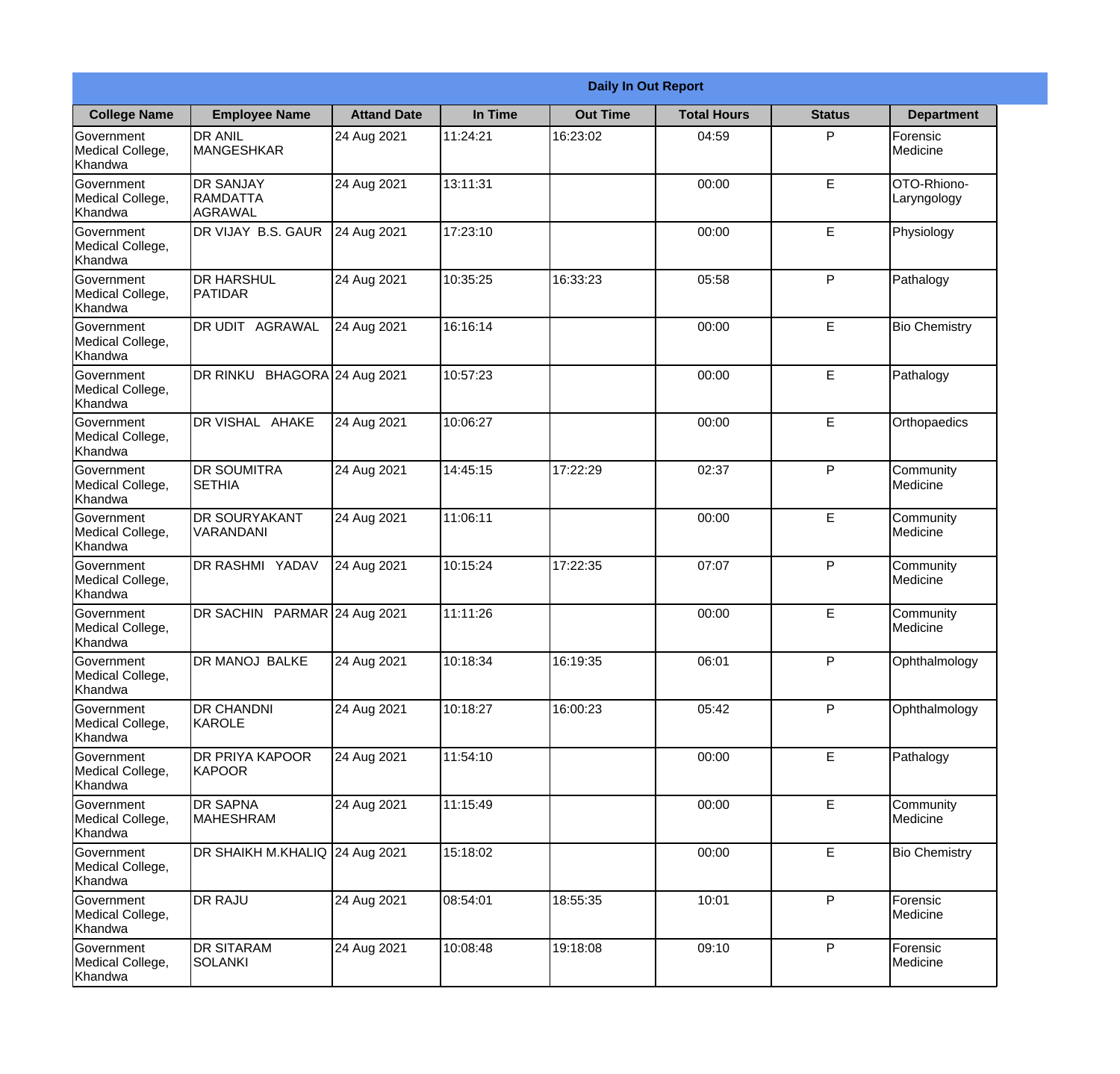| <b>Designation</b>                  | <b>Category</b> |
|-------------------------------------|-----------------|
| Assistant Professor   Para Clinical |                 |
| Professor                           | Clinical        |
| Associate Professor Non Clinical    |                 |
| Assistant Professor   Para Clinical |                 |
| Associate Professor Non Clinical    |                 |
| Assistant Professor   Para Clinical |                 |
| Assistant Professor   Clinical      |                 |
| Assistant Professor   Para Clinical |                 |
| Demonstrator/Tutor   Para Clinical  |                 |
| <b>Assistant Professor</b>          | Para Clinical   |
| <b>Assistant Professor</b>          | Para Clinical   |
| Assistant Professor Clinical        |                 |
| Assistant Professor   Clinical      |                 |
| Demonstrator/Tutor   Para Clinical  |                 |
| Associate Professor Para Clinical   |                 |
| Professor                           | Non Clinical    |
| Demonstrator/Tutor   Para Clinical  |                 |
| Demonstrator/Tutor   Para Clinical  |                 |

## **Daily In Out Report**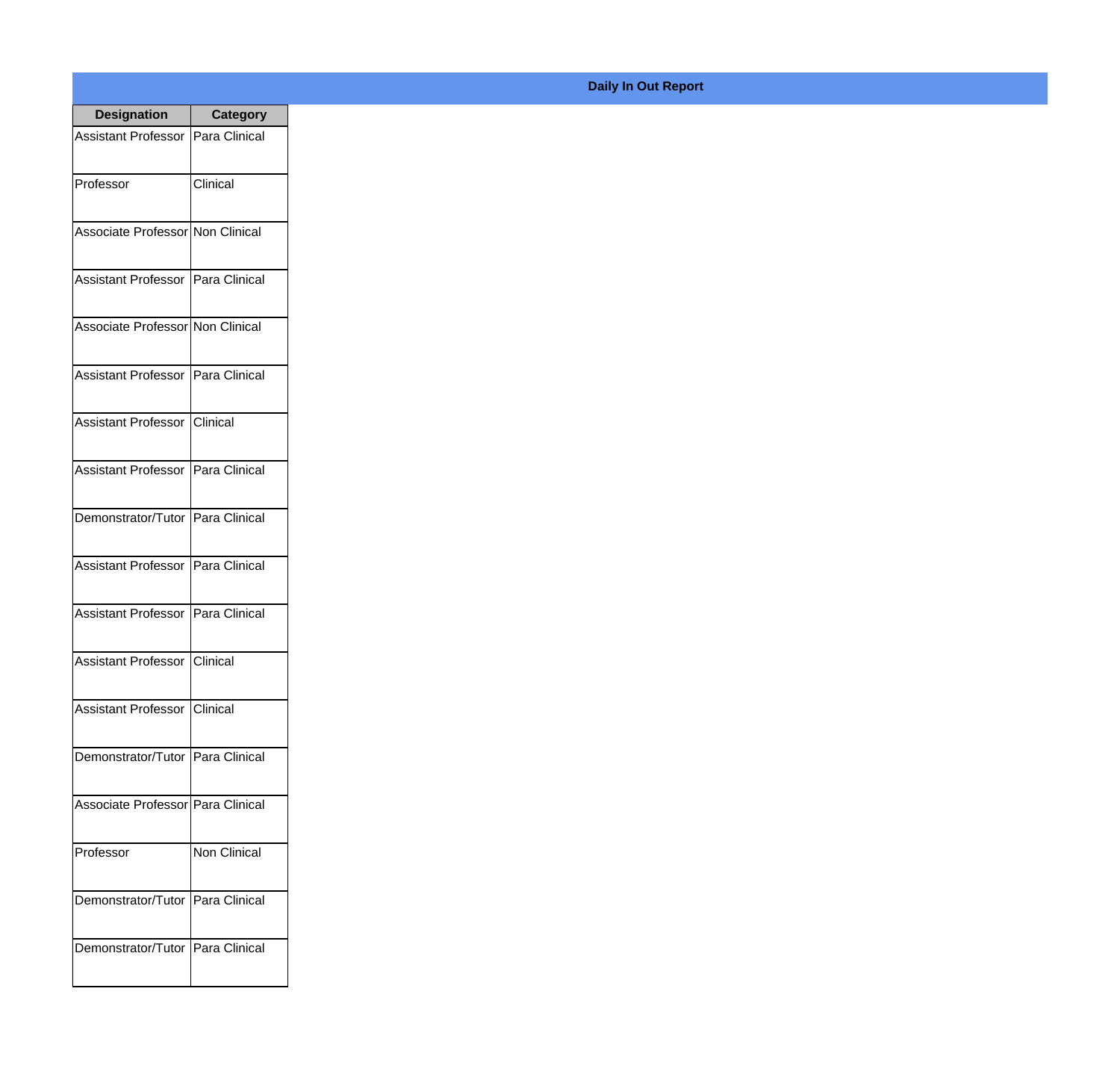|                                                   |                                                 |             |          |          | <b>Daily In Out Report</b> |   |                               |
|---------------------------------------------------|-------------------------------------------------|-------------|----------|----------|----------------------------|---|-------------------------------|
| <b>Government</b><br>Medical College,<br>lKhandwa | <b>DR RANJEET</b><br><b>BADOLE</b>              | 24 Aug 2021 | 10:27:41 |          | 00:00                      | E | General Medicine              |
| Government<br>Medical College,<br>Khandwa         | <b>DR ASHOK</b><br>BHAUSAHEB NAJAN              | 24 Aug 2021 | 10:56:12 |          | 00:00                      | E | Forensic<br><b>I</b> Medicine |
| Government<br>Medical College,<br>lKhandwa        | <b>DR NITESHKUMAR</b><br>IKISHORILAL<br>RATHORE | 24 Aug 2021 | 10:32:03 | 17:59:17 | 07:27                      | P | Pharmacology                  |
| <b>Government</b><br>Medical College,<br>lKhandwa | <b>DR PRIYESH</b><br><b>MARSKOLE</b>            | 24 Aug 2021 | 11:13:13 | 17:22:19 | 06:09                      | P | Community<br>Medicine         |
| Government<br>Medical College,<br>Khandwa         | DR NISHA MANDLOI<br> PANWAR                     | 24 Aug 2021 | 10:23:03 | 16:45:07 | 06:22                      | P | Obstetrics &<br>Gynaecology   |
| Government<br>Medical College,<br>Khandwa         | IDR JITENDRA<br><b>AHIRWAR</b>                  | 24 Aug 2021 | 10:44:08 | 18:55:56 | 08:11                      | P | Pathalogy                     |
| Government<br>Medical College,<br>Khandwa         | <b>DR MUKTESHWARI</b><br>IGUPTA                 | 24 Aug 2021 | 11:26:55 | 17:32:51 | 06:06                      | P | Pharmacology                  |
| Government<br>Medical College,<br>Khandwa         | DR YASHPAL RAY                                  | 24 Aug 2021 | 12:56:27 |          | 00:00                      | E | Anatomy                       |